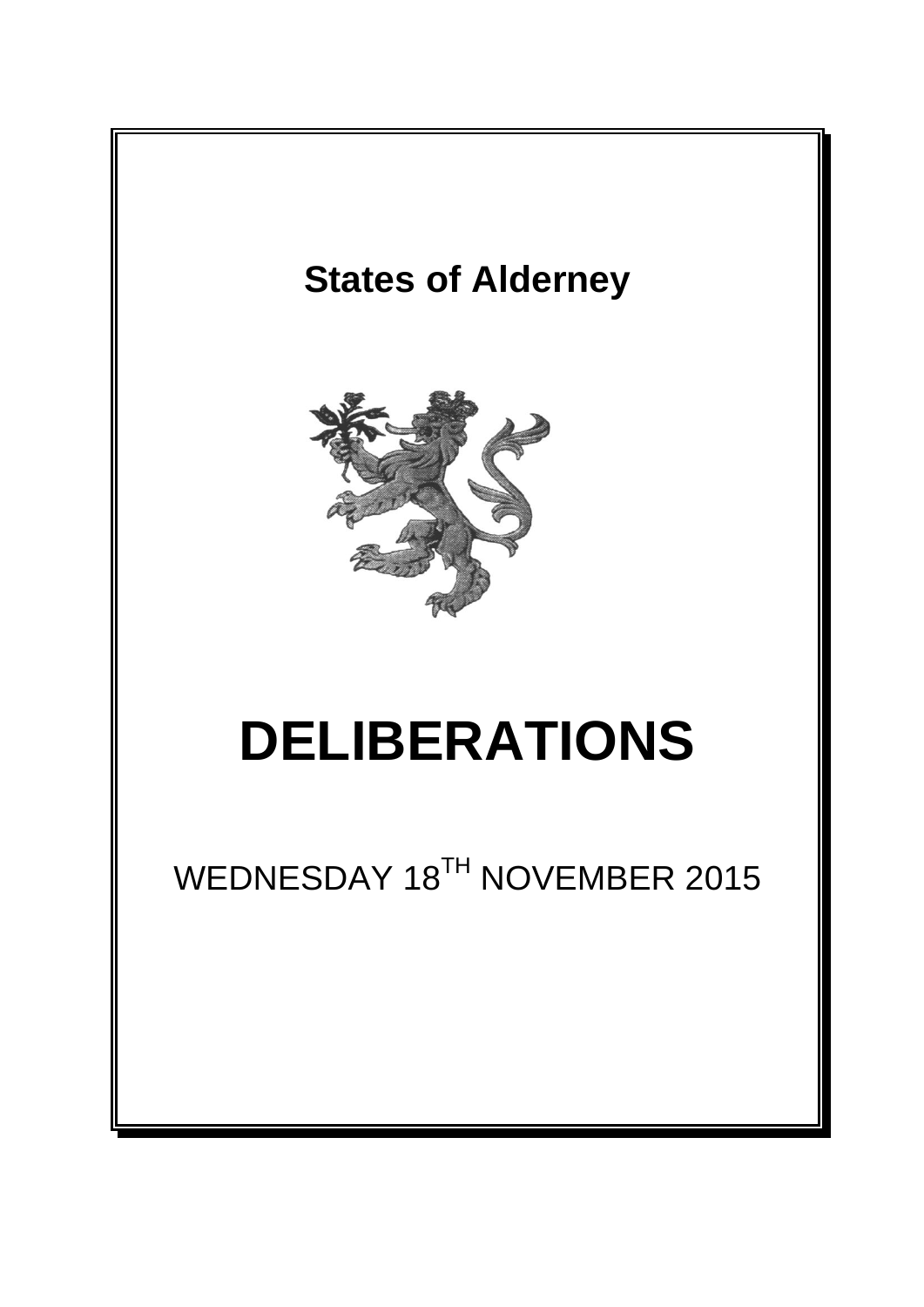# **STATES OF ALDERNEY**

## **DELIBERATIONS FOR THE MEETING**

## **ON WEDNESDAY 18TH NOVEMBER 2015 AT 17:30**

Present: Mr Stuart Trought, President Mr Matt Birmingham Mr Louis Jean Mr Neil Harvey Mr Francis Simonet Mr Robert McDowall Mr Chris Rowley Mr Steve Roberts Mrs Norma Paris Mr Graham McKinley

Lieutenant G T Workman RN (Rtd) represented His Excellency The Lieutenant-Governor of the Bailiwick of Guernsey.

### **Item I Alderney Electricity Limited – Capital Funding for Improvements to Distribution Grid**

Prior to Item I being presented, Mr Jean proposed the application of Rule 24 in the Rules of Procedure in order to suspend Rule 21.1(c) of the said rules for the purpose of debating and voting upon Item I. This motion was seconded by Mr McKinley and was approved by a majority, all in favour apart from Messrs Simonet and Rowley who voted against and Messrs Birmingham and McDowall who abstained.

**The item was then voted on with Rule 21.1(c) temporarily suspended and The States of Alderney resolved to approve:-**

- **1. Granting Alderney Electricity Limited a maximum of £1.2M over the three years 2015 to 2017, to be funded from the States of Alderney Capital Account, and reflected accordingly in the revised budget.**
- **2. Authorising the Chief Executive of the States of Alderney, in conjunction with the legal advisors of the States of Alderney, to agree and sign the Heads of Terms of Agreement and associated contracts.**
- **3. Authorising the Chief Executive of the States of Alderney, in conjunction with the legal advisors of the States of Alderney, to agree and sign the fully repairing lease on transfer of the assets.**

Proposed by Mr Harvey and seconded by Mr McDowall

Approved by all apart from Messrs Birmingham and Simonet who abstained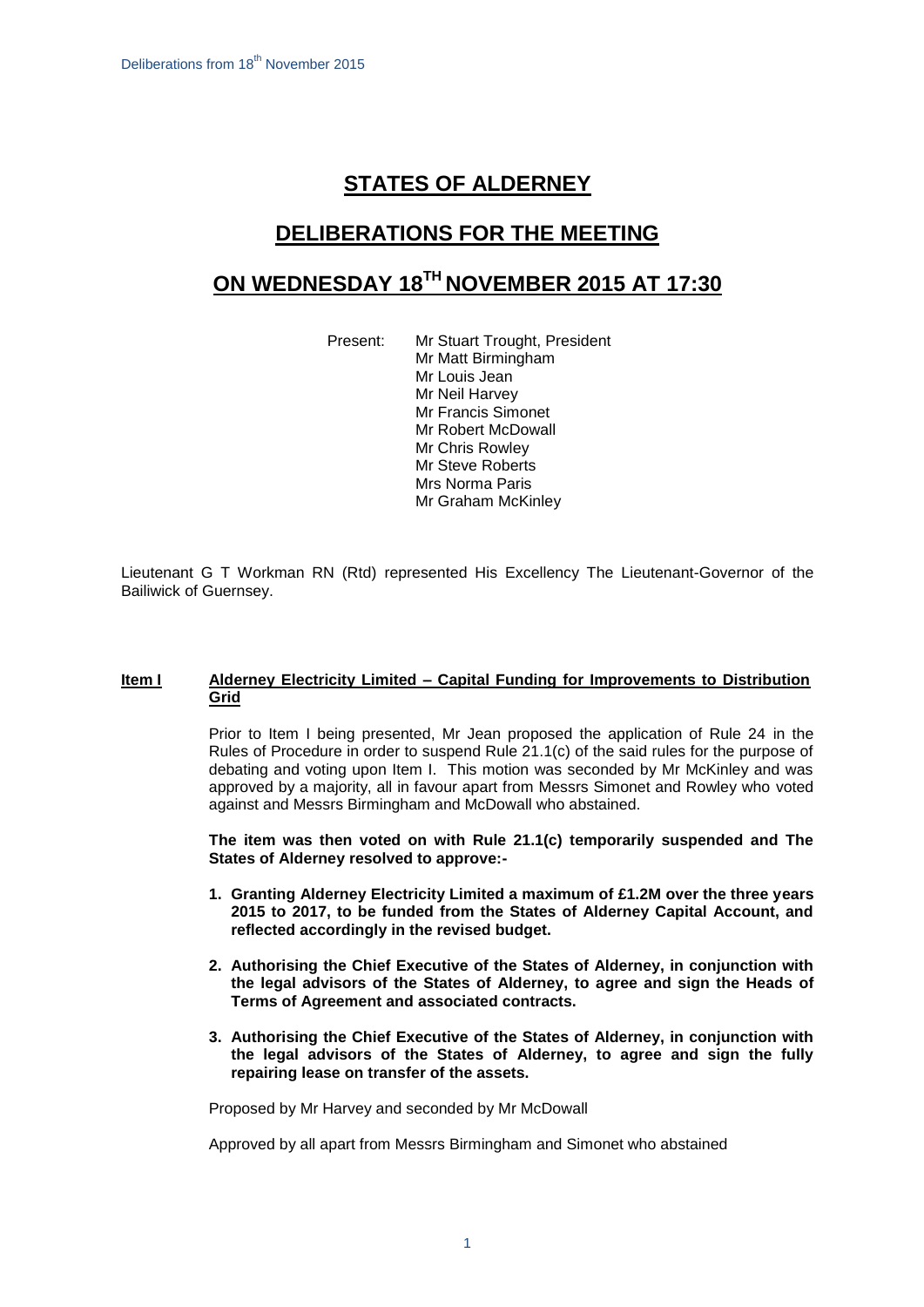### **Item II Proposed increase in Water Rates**

### **The States of Alderney resolved to approve "The States Water Supply (Rates of Charge) (Alderney) Ordinance 2015".**

Proposed by Mrs Paris and seconded by Rowley

Approved by a majority, all in favour except Mr Birmingham who voted against.

### **Item III Questions and Reports**

**Mrs Paris summarised the following report which was subject to debate and consultation thereafter:-**

*"Living Islands Initiative 2013/2015*

#### *Purpose*

*The purpose of this report is to update the States with regard to the Living Islands Initiative.*

#### *Background*

*The Living Islands Initiative was set up two years ago and has now drawn to a close in its current form. It is a project that has been jointly managed by the States of Alderney, the Alderney Wildlife Trust and the Alderney Society, with a full time Project Manager and Assistant.*

*Our own Wildlife Trust negotiated the receipt of £50,000 from the Strategic Development Fund of the RSWT and the States of Alderney matched that funding and subsequently provided further funding so that work could continue until December 2015. Quite apart from these generous sums, in the true Alderney way, a great many volunteer hours and expert knowledge have also been given and this is very much appreciated.*

*There are many problems which face small island jurisdictions – transport links, the need for economic drivers to stem depopulation, the loss of shops and services and the consequent reduction in the quality of life for residents. The thrust of the project was to*  seek ways of identifying solutions for these issues on Alderney, such that our *experiences would become a case study to help other islands. Feedback from our RSWT partners indicates they feel many useful pointers have emerged.*

*The overall objective could be summed up as the intention to maximise the economic benefits of our natural and heritage assets and encourage our community to value and help look after them.*

*Over the two years this translated into a very wide range of action plans, many of which have been achieved or are work in progress. It is only fair to say that the complex stakeholder relations did lead to some dissent amongst the partners with regard to the project's priorities.*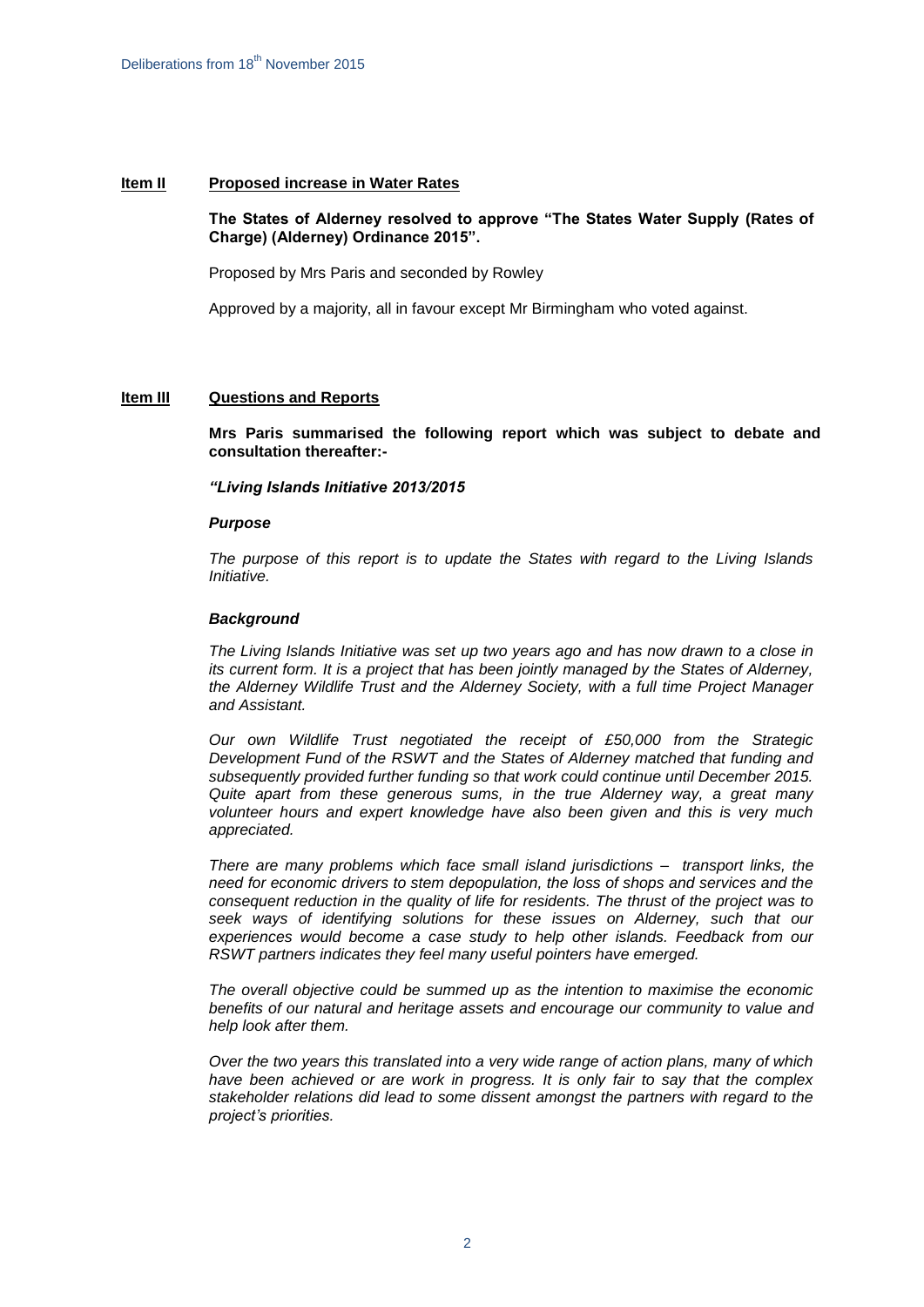#### *Key Achievements*

For the sake of brevity only a few will be highlighted. The most obvious have been the *opening of the two heritage sites at Tourgis and Bibette Head, the WW2 Homecoming and Evacuation Events, and our involvement in the Channel Islands Heritage Festival, which is hopefully the start of a closer relationship with Visit Guernsey.*

*Perhaps most important for the future is the success of the specialist tour operators campaign. A good example is NatureTrek who brought two successful trips here this year and are planning another six in 2016. They have 40,000 subscribers all of whom are, by definition, already interested in wildlife holidays.*

#### *Tourism*

*Tourism is very important to Alderney. It employs about 10% of our economically active population and because it is labour intense more jobs are created per % of sector growth than in other industries. 2015 data indicates that the value of economic activity associated with wildlife tourism could now be in excess of £4 million. (Simon Woodward, Leeds Beckett University).*

*From the States point of view Living Islands has emphasised the value of our wildlife and heritage to our tourism market.*

*Nature and heritage tourism is a growth sector. In the UK, visits related to the natural environment increased by 10% between 2005/09 despite a general decline in tourism of 9.2% over the same period (RSBP).UK figures for the popularity of heritage visits are similarly optimistic.*

*We are confident that we are appealing to some of the fastest growing sectors in tourism and should continue to focus on these high spending niche markets, especially as much of their interest occurs in our shoulder months.* 

*This will bring challenges:* 

- *our transport links still have limited capacity and a premium fare structure,*
- *our heritage sites (most of which would be Grade1 in the UK) need to be presented in ways expected by our target market,*
- *our accommodation sector must continue to acknowledge that these tour operators will not use ungraded accommodation.*

#### *Where Now?*

- *Martin Batt, the Project Manager, has agreed to stay on until Christmas to ensure a smooth handover of the Living Islands brand to Visit Alderney.*
- *There will be an appointment within Visit Alderney to build upon the marketing, nature guiding, community involvement and links with France that Living Islands has developed.*
- *The importance of the maintenance and improvement of our natural environment will be emphasised in the work undertaken by the States Works Department, the Alderney Wildlife Trust and other important bodies such as the Alderney Society with the use of Service Level Agreements.*
- *Negotiations for inclusion in Guernsey's Island Hopping tourism initiative.*
- *Plans for the opening of the Roman Fort at the Nunnery as a third heritage site so our military history can be seen to span nearly 2,000 years.*
- *Consideration of the Marine Park proposals from Plymouth University, acknowledged experts in this field, to help us safeguard and enhance our marine environment.*